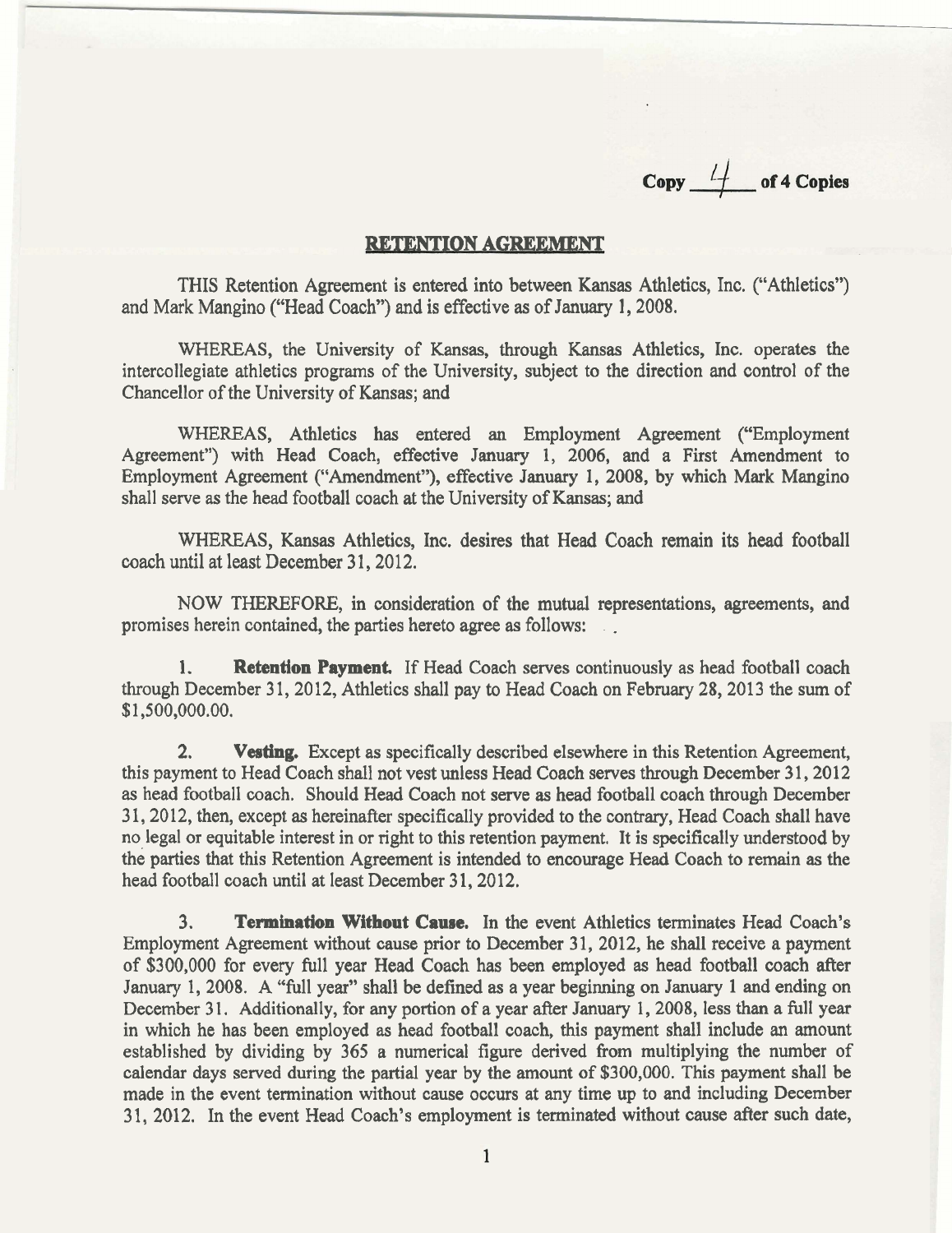this provision is no longer effective. Any payment under this provision shall be made 60 days after the date of termination. Head Coach agrees to accept this compensation as liquidated damages for his termination under the provisions of this paragraph, and understands and agrees that such liquidated damages are in lieu of all other compensation and benefits owed to Head, Coach under any and all other provisions of this Retention Agreement and further constitute reasonable compensation for losses that Head Coach may incur and are not a penalty.

**4. Termination For Cause or Voluntary Resignation.** In the event Head Coach is terminated for cause as defined in the Employment Agreement or he terminates the Employment Agreement prior to December 31, 2012, Head Coach shall not receive any payments provided for in this Retention Agreement and forfeits any claim he may have to amounts accrued but not yet vested. Should a Termination for Cause be converted to a Termination Without Cause pursuant to the procedures outlined in Sections 13 (E) (ii) and (iii) in the underlying Employment Agreement between the parties dated January 1, 2006, then Head Coach shall be entitled to all payments that would have otherwise been paid had the original termination been a termination without cause.

**5. Termination in the Event of Head Coach's Death or Disability. In** the event of Head Coach's death, Head Coach's estate shall receive a payment of \$300,000 for every full year Head Coach has been employed as head football coach after January 1,2008. In the event of Head Coach's disability, as defined below, Head Coach shall receive a payment of \$300,000 for every full year Head Coach has been employed as head football coach after January 1,2008. A "full year" shall be defined as a year beginning on January 1 and ending on December 31. Additionally, for any portion of a year after January 1,2008, less than a full year in which he has been employed as head football coach, this payment shall include an amount established by dividing by 365 a numerical figure derived from multiplying the number of calendar days served during the partial year by the amount of \$300,000. This payment shall be made in the event Head Coach's death or disability occurs at any time up to and including December 31, 2012. In the event Head Coach dies or is disabled after such date, this provision is no longer effective. Any payment under this provision shall be made on the thirtieth  $(30<sup>th</sup>)$  day following such death or disability. Head Coach shall be considered disabled if Head Coach is:

- a. unable to engage in any substantial gainful activity by reason of any medically determinable physical or mental impairment that can be expected to result in death or can be expected to last for a continuous period of not less than twelve  $(12)$  months;
- b. by reason of any medically determinable physical or mental impairment that can be expected to result in death or can be expected to last for a continuous period of not less than twelve (12) months, is receiving income replacement benefits for a period of not less than three (3) months under an accident and health plan covering employees of Kansas Athletics, Inc.; or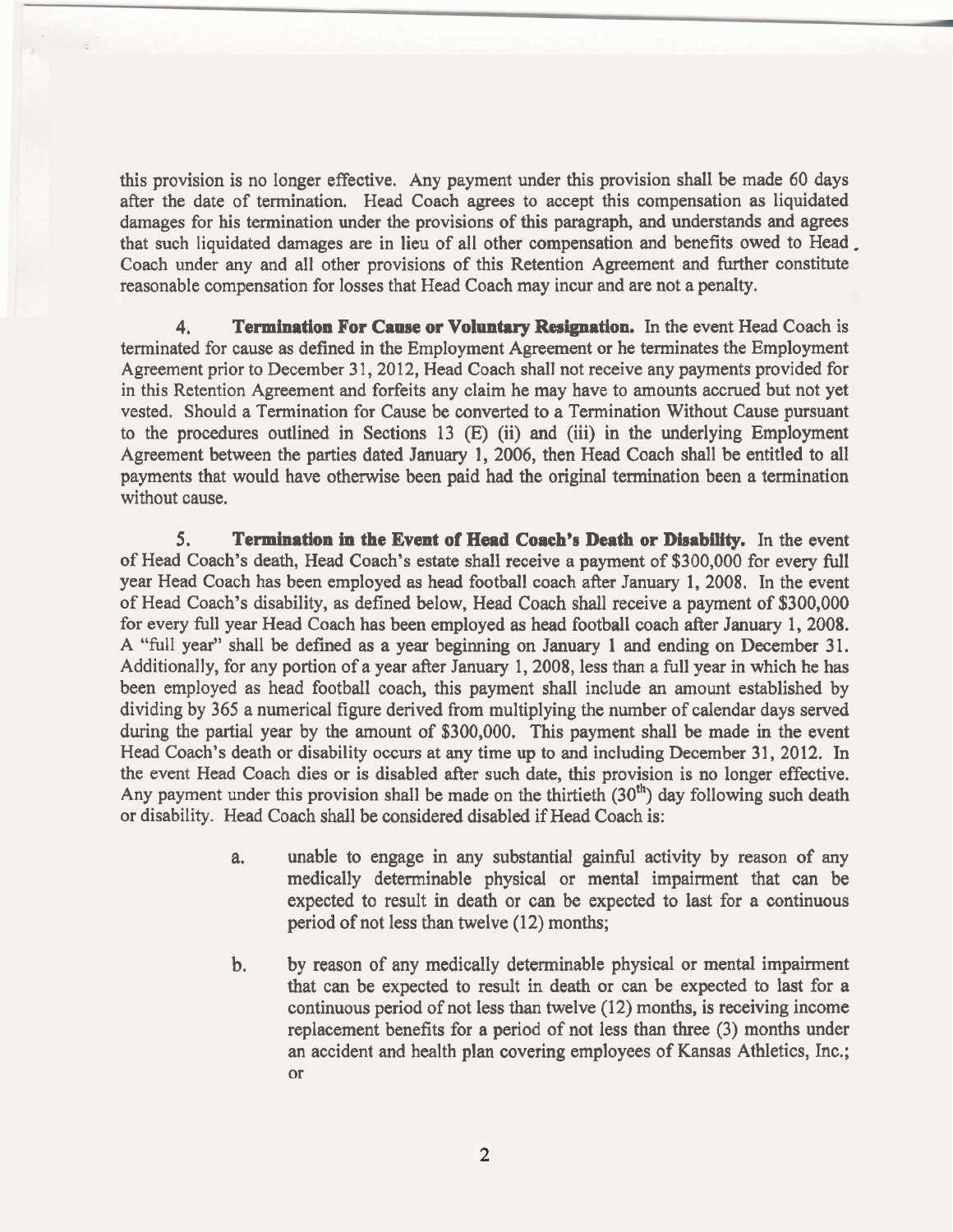c. determined to be totally disabled by the United States Social Security Administration.

**6. Termination.** Termination under this Retention Agreement shall only be \* deemed to occur if Head Coach is no longer employed (pursuant to the above stated conditions) by Kansas Athletics, Inc, or any member of a controlled group of corporations with Kansas Athletics, Inc. under Internal Revenue Code Section 414(b), or any partnership, proprietorship or other trade or business under common control with Kansas Athletics, Inc. under Internal Revenue Code Section 414(c).

**7. Payments and Tax Withholding.** All payments that become due to Head Coach provided by this Retention Agreement, shall be payable by Kansas Athletics, Inc. in cash or immediately available funds. Head Coach recognizes Kansas Athletics, Inc. is obligated to withhold federal and state income taxes and Medicare tax contributions from the amounts to be paid to him.

**8. Transfer of Righta and Benefits.** The rights and benefits of Head Coach under this Agreement shall not be assigned, transferred or conveyed, except that, in the event of Head Coach's death, the right to receive any Retention Payment to which Head Coach would then otherwise be entitled, shall be paid to Head Coach's estate.

**9. Other Employment Agreement.** Head Coach will be employed by Athletics as the head football coach. The payments provided by this Retention Payment Agreement shall be in addition to all other compensation and benefits that are due Head Coach as provided for in his Employment Agreement and its Amendment with Athletics. The terms of this Agreement shall not affect the terms of any other agreement between Athletics and Head Coach.

10. **Consent to Jurisdiction and Venue.** This Agreement shall be governed by and construed under the laws of the State of Kansas, rules of conflicts of law notwithstanding, and any action brought pursuant to this Agreement shall be filed in the state courts or the federal courts of the State of Kansas, and each party waives the right to seek a change of jurisdiction to any courts other than those courts,

1 1. **Severability.** If any provision of this Agreement shall be determined to be void, invalid, unenforceable or illegal for any reason, this Agreement shall be ineffective only to the extent of such prohibition and the validity and enforceability of all remaining provisions shall not be affected thereby.

**12. Amendments, Modifications, and Extensions.** In order to be enforceable, any amendments, modifications, or extensions to this Agreement must be in writing and signed by all parties hereto.

**13. Waiver.** Waiver by any party of a breach of any provision of this Agreement shall not operate as or be construed as a waiver of any subsequent breach hereof.